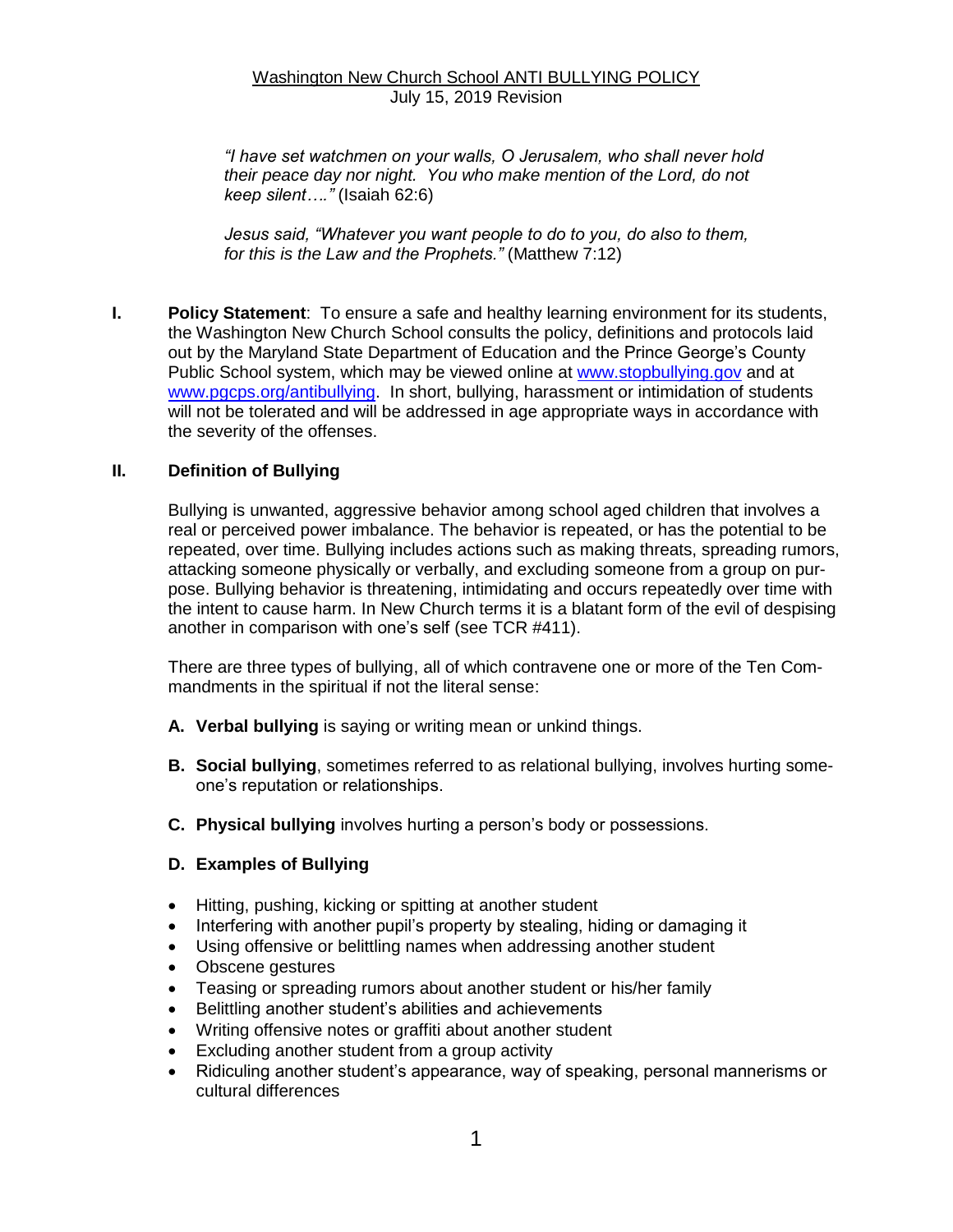- Misusing technology on or off campus (Internet or phone) to hurt or humiliate another person; this includes the use of any social media, such as Facebook, Twitter, Snap-Chat, etc. to annoy, embarrass, or provoke another student.
- Reprisals or retribution on another student.
- Lying about another student, including making false accusations against them.

## **E. Signs that children may be VICTIMS of bullying**

- Unexplainable injuries
- Lost or destroyed clothing, books, electronics, or jewellery
- Frequent headaches or stomach aches, feeling sick or faking illness
- Changes in eating habits, like suddenly skipping meals or binge eating. May come home from school hungry because they did not eat lunch
- Difficulty sleeping or frequent nightmares
- Declining grades, loss of interest in schoolwork, or not wanting to go to school
- Sudden loss of friends or avoidance of social situations
- **•** Feelings of helplessness or decreased self esteem
- Self-destructive behaviors such as running away from home, harming themselves, or talking about suicide

# **F. Signs that children may be bullying OTHERS**

- They get into physical or verbal fights
- Have friends who bully others
- Are increasingly aggressive
- Get sent to the principal's office or to detention frequently
- Have unexplained extra money or new belongings
- Blame others for their problems
- Don't accept responsibility for their actions
- Are hyper-competitive and worry about their reputation or popularity

# **III. Responsibilities of the School Community**

### **A. STAFF**

WNCS will foster in our students self-respect and respect for others and demonstrate the high standards expected of all students.

WNCS expects staff to report incidents of bullying to the principal or designee immediately. Staff members will intervene immediately when they see a bullying incident occur. Each complaint of bullying will be investigated promptly. This policy applies to students on school grounds during or after school hours, on a school-sponsored activity, or in the case of technology misuse that impacts the school environment.

WNCS will provide staff development in bullying prevention and be alert to the signs of distress or indications of bullying.

WNCS staff will discuss this policy with their students in age-appropriate ways and will assure them that bullying of any kind is unacceptable at our school. If bullying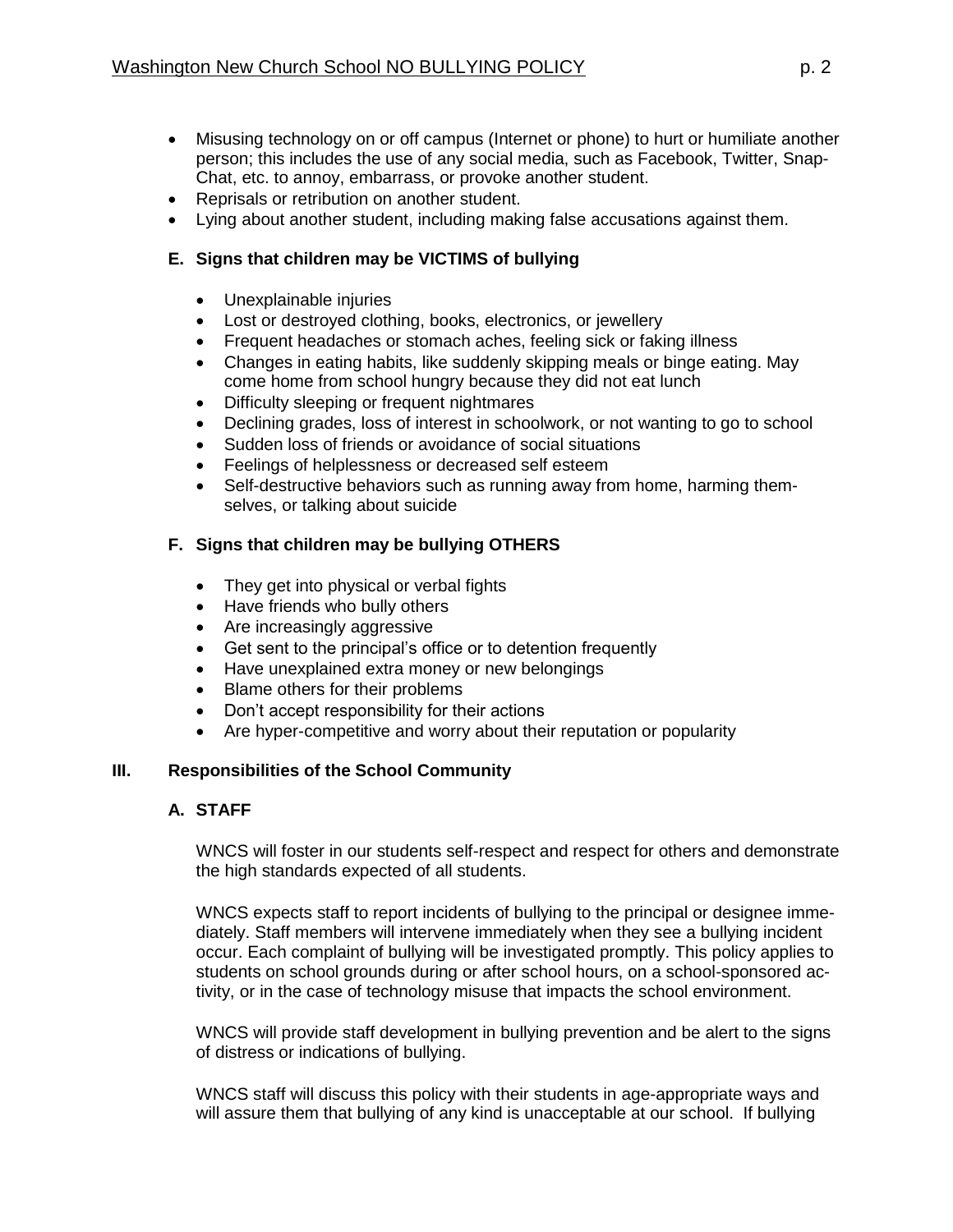does occur, all pupils should be able to tell and know that incidents will be dealt with promptly and effectively.

## **B. STUDENTS**

WNCS has a Student Code of Conduct in the handbook which is to be followed by every student. It includes the following expectations:

- Refrain from becoming involved in any kind of bullying, even at the risk of incurring temporary unpopularity. (See examples under II. D.)
- Engage positively with periodic school trainings on appropriate by-stander responses.
- Intervene to protect the student who is being bullied, unless it is unsafe to do so.
- Report to a member of staff any witnessed or suspected instances of bullying in order to dispel any climate of secrecy and help to prevent further instances. We are a "telling" school; students who *see something* are expected to *say something* without fear of retaliation.
- Children who become the target of bullying should not suffer in silence, but have the courage to speak out, to put an end to their own suffering and that of other potential targets.

## **C. PARENTS**

We ask our parents to support their children and the school by:

- Watching for signs of distress or unusual behavior in their children, which might be evidence of bullying;
- Advising their children to report any bullying to their class teacher and explain the implications of allowing the bullying to continue unchecked, for themselves and for other pupils
- Advising their children not to retaliate violently to any forms of bullying;
- Being sympathetic and supportive towards their children, and reassuring them that appropriate action will be taken;
- Keeping a written record of any reported instances of bullying;
- Informing the school of any suspected bullying, even if their children are not involved;
- Co-operating with the school, even if their children are accused of bullying.
- Participate in developing and implementing an intervention plan for their child.

### **IV. Bullying Incident Investigating and Reporting Procedures**

### **A. Investigation**

- WNCS will interview all parties involved in an incident.
- WNCS will take steps to support and respond to the needs of both bullied and bullying pupils.
- WNCS will provide information and counsel to those involved.
- WNCS will contact parents and relevant professionals as needed.
- It can often be difficult to verify reports of bullying, but all such reports must be taken seriously. The reporting student will be affirmed and assured that the event will be investigated. Reports that are not clear, or cannot be confirmed, should be